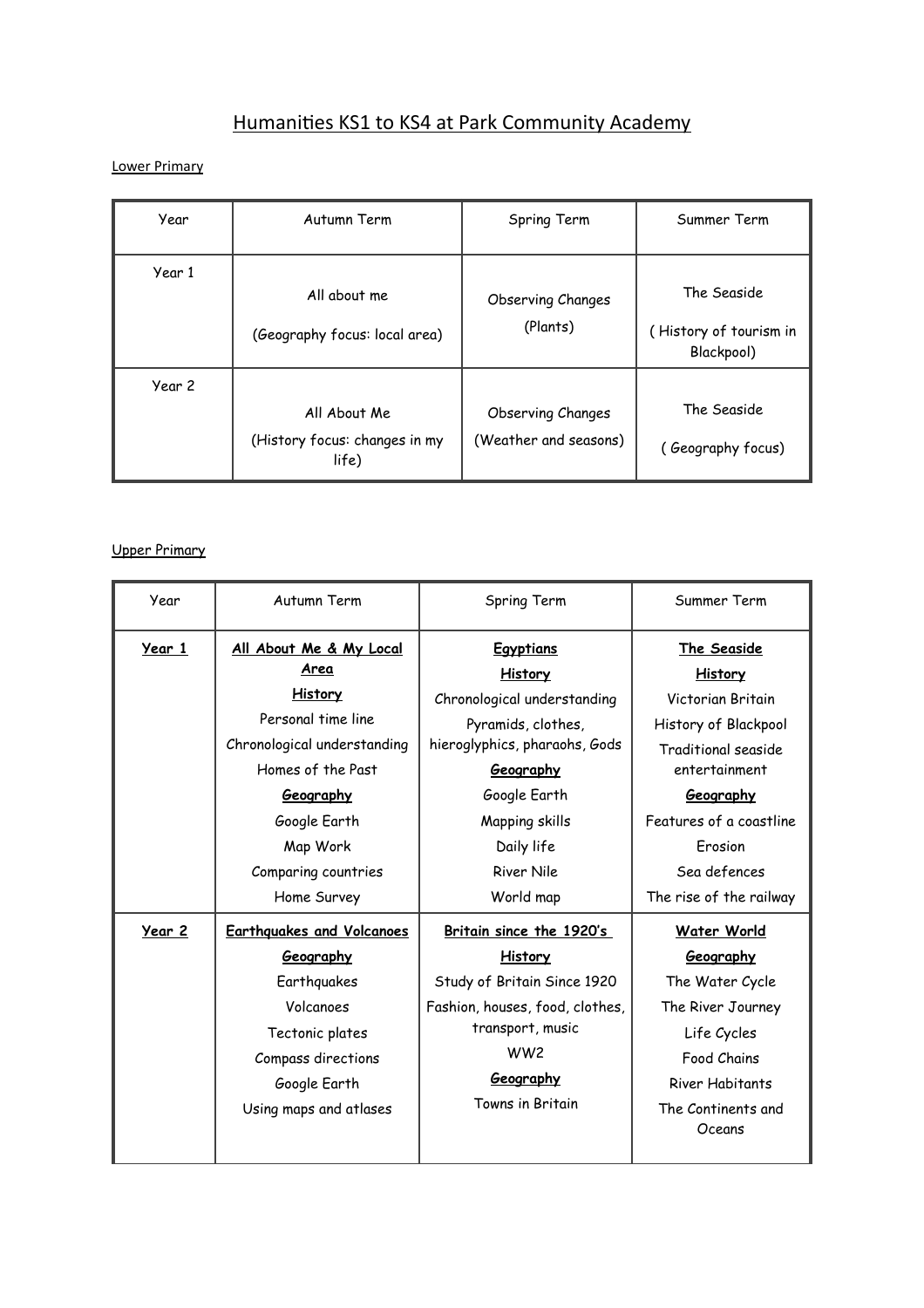| Year 3 | <b>Kings and Queens</b>      | <b>Invasions (Romans)</b>      | Food & where it comes    |
|--------|------------------------------|--------------------------------|--------------------------|
|        | <b>History</b>               | <b>History</b>                 | <u>from</u>              |
|        | Monarchy                     | Chronology of the Roman        | <b>History</b>           |
|        | The Tudors                   | Empire                         | Hunting shooting fishing |
|        | The current Royal Family     | Roman inventions]              | Geography                |
|        | Geography                    | Weapons, armour and tools      | Animals and their young  |
|        | <b>Buckingham Palace</b>     | Geography                      | Classification of living |
|        | Countries of the UK          | Map Work                       | things                   |
|        | Capital cities of the UK     | Locating Countries             | Where food comes from.   |
|        |                              | Geographical study of Italy    | Food miles               |
|        |                              | A study of raw materials in    | Economic activity        |
|        |                              | Britain at the time - why were |                          |
|        |                              | these so desireable?           |                          |
| Year 4 | <b>Stone Age</b>             | Poles and Deserts              | Holidays (incl the       |
|        | <b>History</b>               | <b>History</b>                 | weather)                 |
|        | Study of tools and lifestyle | Study of past and current      | <b>History</b>           |
|        | Diet and clothing            | explorers and their impact     | The development of       |
|        | Homes                        | Geography                      | transportation           |
|        | Similarities and differences | Use globes and maps            | Geography                |
|        | compared with our lives      | Northern and southern          | Contrasting holidays     |
|        | today                        | hemispheres                    | Key physical features    |
|        |                              | Physical features of poles and | Map Work                 |
|        |                              | deserts                        | Countries                |
|        |                              | Study of wildlife found in     |                          |
|        |                              | these contrasting areas        |                          |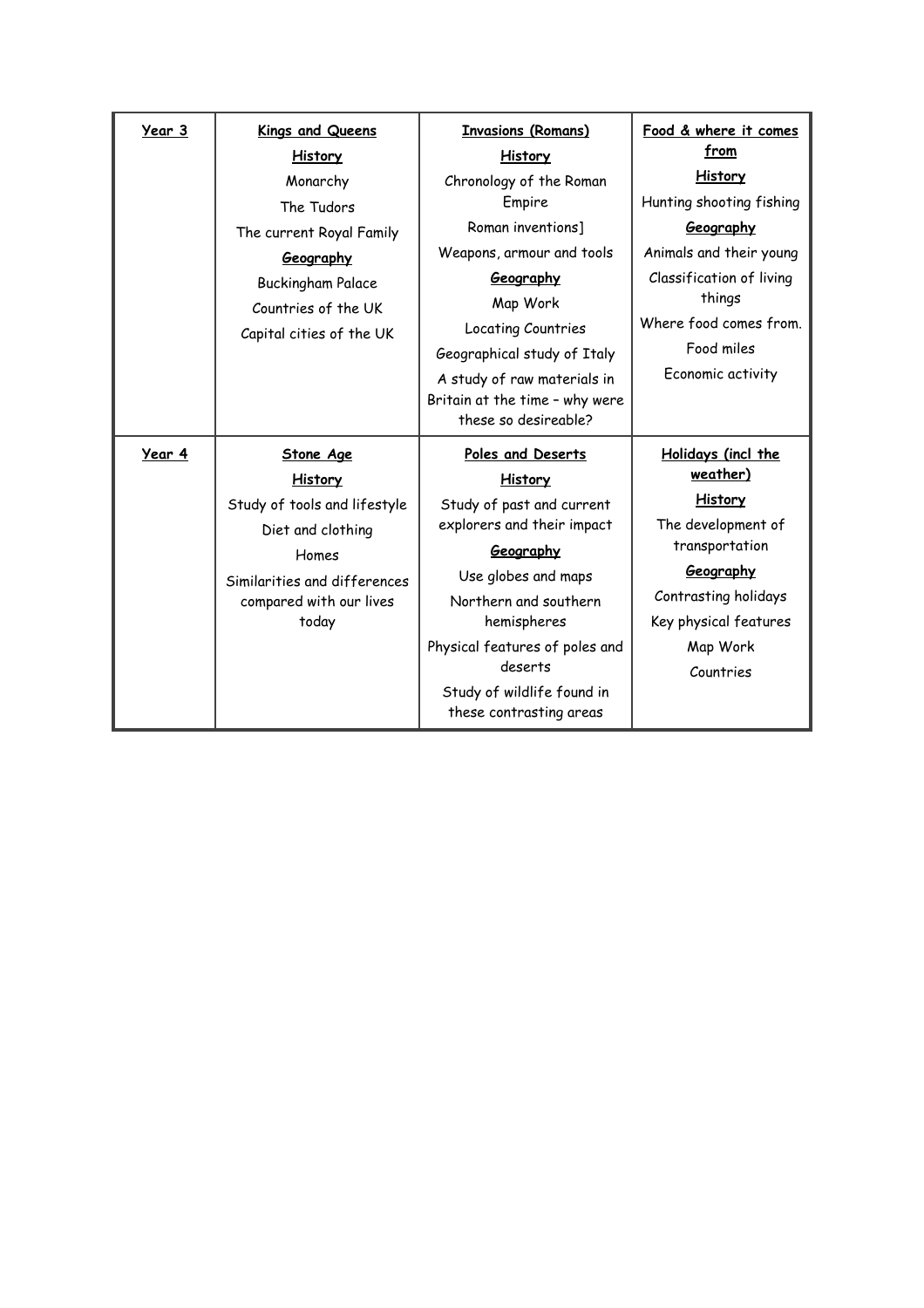| Year   | Autumn Term                                       | Spring Term                                                                | Summer Term                                                           |
|--------|---------------------------------------------------|----------------------------------------------------------------------------|-----------------------------------------------------------------------|
| Year 1 | <b>Inventions</b>                                 | Community                                                                  | <b>Tourism and Holidays</b>                                           |
|        | <b>History</b>                                    | Geography                                                                  | <b>History</b>                                                        |
|        | <b>Industrial Revolution</b><br>The Birth of the  | Our local area                                                             | Holidays through the ages<br>How Blackpool became a                   |
|        | <b>Industrial Revolution</b>                      | Map skills                                                                 | tourist resort and how it has<br>developed                            |
|        | <b>Industrial Power</b><br>Child Labour           | Digimaps                                                                   | Visit to Blackpool Pleasure<br>Beach-History workshop                 |
|        | Trade Empire                                      |                                                                            | Geography                                                             |
|        | 20 century inventions v<br>21 century inventions. | <b>Historical Enquiry Based</b><br>around mapping Blackpool<br>attractions | Where & why do people go on<br>holiday?<br>Reasons for travel         |
|        |                                                   |                                                                            | What do people take on<br>holiday?                                    |
|        | The history of the<br>Wheel.                      |                                                                            | Local holidays v holidays<br>abroad.<br>Compare Blackpool to the Lake |
|        | Transport - old v new                             |                                                                            | District to a holiday abroad.                                         |
| Year 2 | WW2                                               |                                                                            | Earth, Wind & Fire                                                    |
|        | <b>History</b>                                    | Geography                                                                  |                                                                       |
|        | History of WW2 how it all                         |                                                                            |                                                                       |
|        | began (inc dates)<br>Life during WW2              | Water cycle and Rivers                                                     |                                                                       |
|        | The Holocaust.                                    | Mountains                                                                  |                                                                       |
|        | Wartime Homes.                                    | Volcanoes                                                                  |                                                                       |
|        | Evacuees.                                         | Earthquakes                                                                |                                                                       |
|        | Rationing.                                        | Tsunamis<br><b>Hurricanes</b>                                              |                                                                       |
|        | The Blitz.                                        | Plate Tectonics                                                            |                                                                       |
|        | Manchester War Museum                             | Weather and weather maps                                                   |                                                                       |
|        | WW2 Day - veterans etc                            | Natural Disasters                                                          |                                                                       |
|        | Geography                                         | Ice Age                                                                    |                                                                       |
|        | Countries involved in WW2<br>& their leaders.     | Using Google Earth (GIS)                                                   |                                                                       |
|        | How far invasion spread.                          |                                                                            |                                                                       |
|        | Effect on towns/cities &<br>the country side.     |                                                                            |                                                                       |
|        | Mapping Skills.                                   |                                                                            |                                                                       |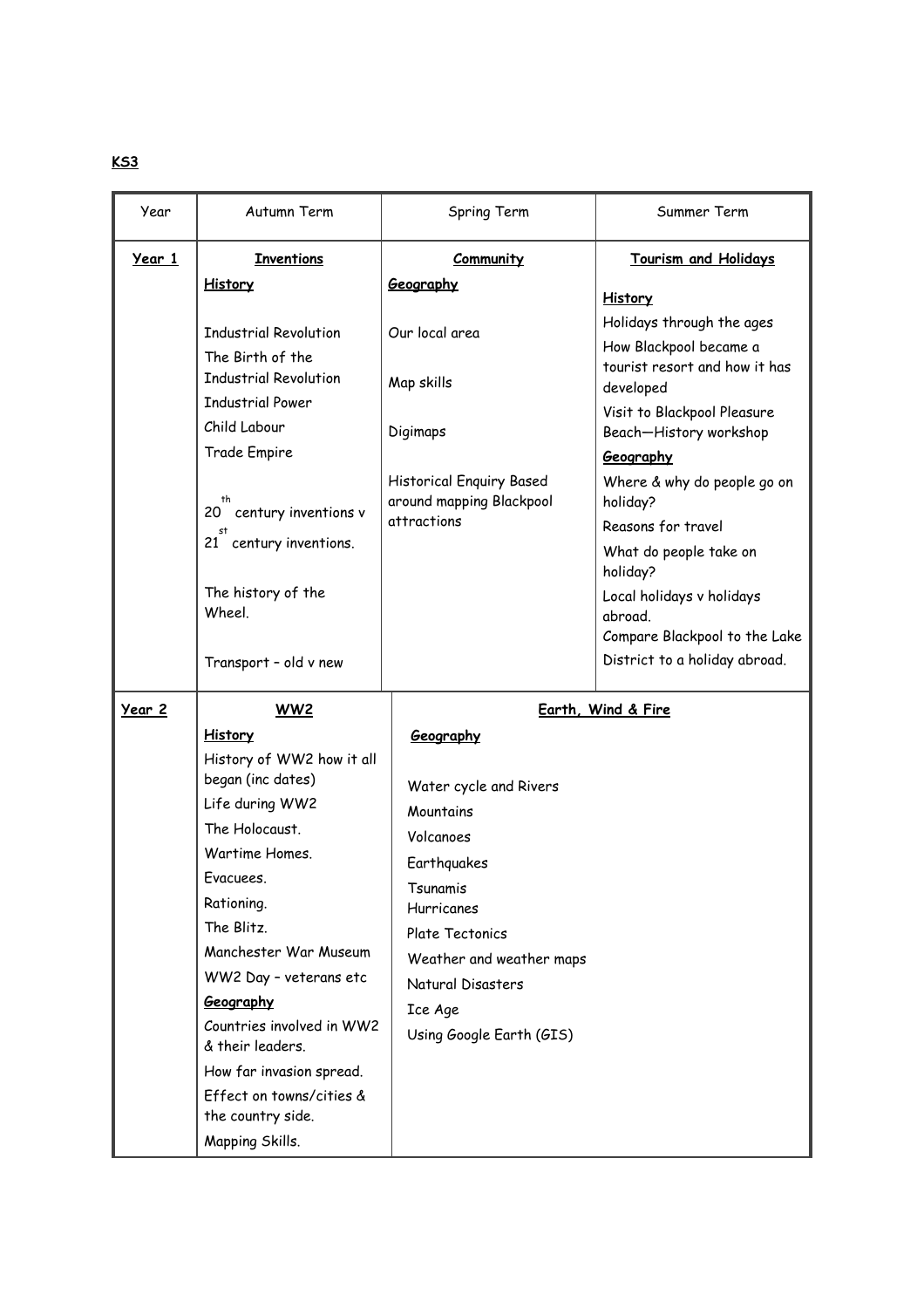| Year 3 | Tudors                                                                                                                                                                                                                      | China                                                                                                                                                         | <b>Civilisations</b>                                                                                                                                                                                                             |
|--------|-----------------------------------------------------------------------------------------------------------------------------------------------------------------------------------------------------------------------------|---------------------------------------------------------------------------------------------------------------------------------------------------------------|----------------------------------------------------------------------------------------------------------------------------------------------------------------------------------------------------------------------------------|
|        | <b>History</b><br>Introduction into the<br>Tudors<br>Henry VIII<br>Break with Rome<br>Mary Tudor<br>Elizabeth I<br>Mary Queen of Scotts<br>Spanish Armada<br><u>Geography</u><br>Maps of Tudor England<br>Battlefield plans | <b>History</b><br>One Child Policy<br><u>Geography</u><br>Developing China<br>Rich or Poor<br>Population<br>One Child Policy<br>Pollution<br>Three Gorges Dam | <b>History</b><br>British History Pre 1066<br>Invaders, settlers &<br>immigrants.<br>The First people<br>The Celts<br>The Romans<br>The Saxons<br>The Vikings<br>The Norman invasion<br><u>Geography</u><br><b>Invasion maps</b> |

# **Key Stage 4**

### WJEC Entry Level Humanities

Pupils in Key Stage 4 work towards an Entry Level qualification in Humanities. In order to provide some differentiation, all Humanities units are offered at Entry 2 level and Entry 3 level – pupils will be entered for the most appropriate Level. The learning outcomes are the same for each, but the assessment criteria are more challenging at Entry 3. As part of this qualification they have a dedicated Humanities lesson each week. The course is made up of different units, each with its own specification. The units that are covered encompass both Physical and Human Geography as well as History. Units that are currently taught at PCA include:

- A British Society in the Past (World War 1)
- A non-British Society in the Past (1920s America)
- Climate Change causes, effects and responses
- Population Change in the UK
- Responding to tectonic events
- Threatened Ecosystems
- Changing trends in tourism
- Your Local History
- Choices and Decisions
- Community Action